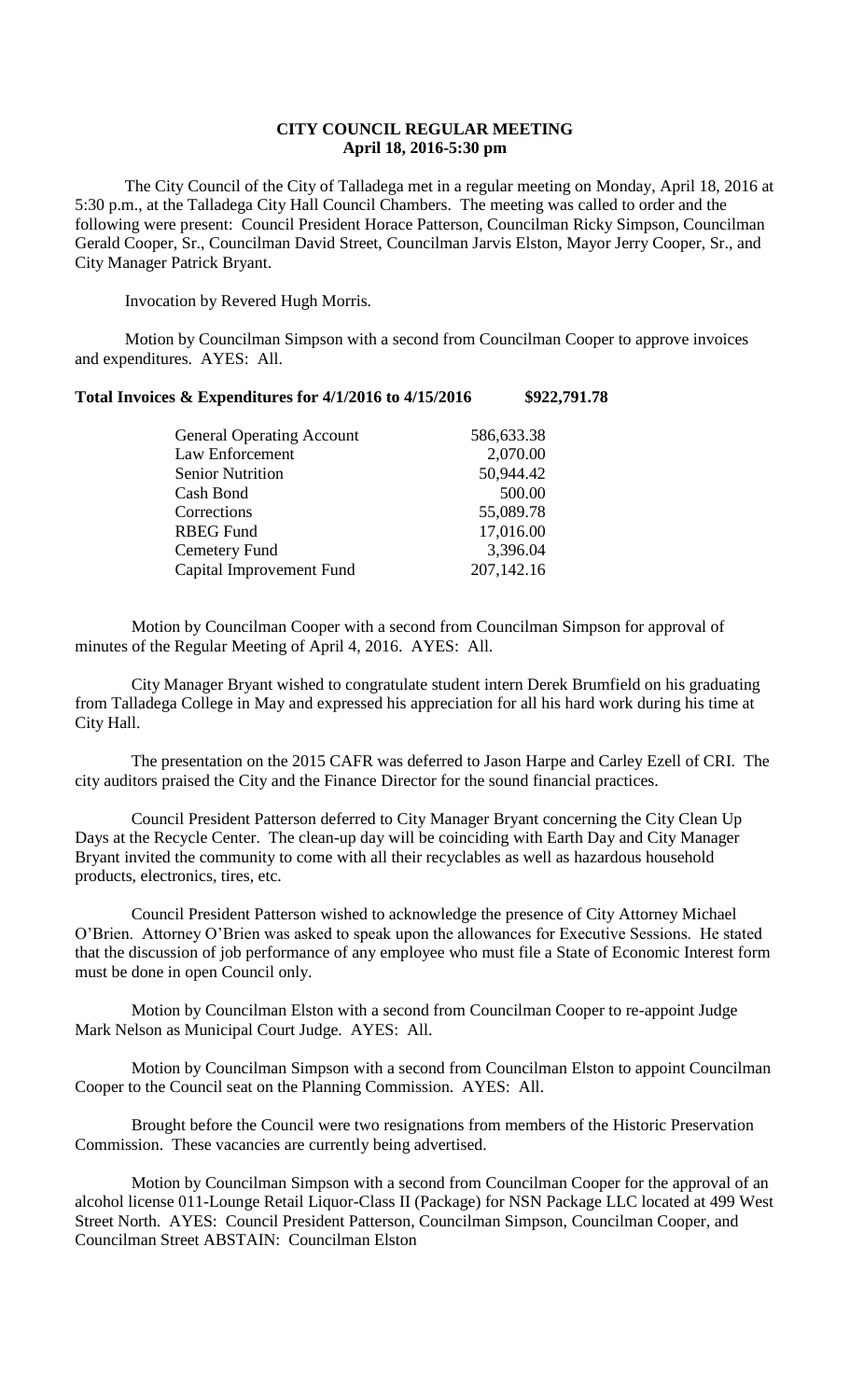Council President Patterson deferred to City Manager Bryant concerning the TAP Grant award for Courthouse Square ADA Upgrades project. The City of Talladega was awarded funds through the Federal Transportation Alternatives Program (TAP) in the amount of \$396,734.00. The City allocated \$180,000.00 in the Capital Improvement Plan 16/17 as the 20% grant match and engineering cost for this project. Funding from the TAP grant will be used to address issues around the Court Square such as ADA upgrades to the crosswalks, installing an ADA compliant ramp on the Battle Street side of the Square; additional landscaping, irrigation system, and benches and trash receptacles.

Motion by Councilman Simpson with a second from Councilman Street to approve the waiver of business license fees for vendors for the Dega Doggie Day. AYES: All.

**Resolution #3819** approving the Declaration of Restriction and Limitation of Use on the deed to Veterans Park as required by LWCF grant guidelines.

Motion by Councilman Street with a second from Councilman Cooper to approve Resolution #3819. Roll Call. AYES: All.

**Resolution #3820** approving the purchase of six police department vehicles from Opelika Chrysler Dodge Jeep Ram for a total cost of \$168,295.80.

Motion by Councilman Street with a second from Councilman Cooper to approve Resolution #3820. Roll Call. AYES: All.

Council requested Chief Busby look into the cost of adding the quote "To protect and serve" on the police cars.

**Resolution #3821** approving the surplus of six vehicles from the Police Department.

Motion by Councilman Street with a second from Councilman Cooper to approve Resolution #3821. Roll Call. AYES: All.

**Resolution #3822** approval for use of Talladega County funds for improvements to water system on Municipal Airport property*. (memo included and resolutions will be presented during council meeting)*

Motion by Councilman Simpson with a second from Councilman Cooper to approve Resolution #3822. Roll Call. AYES: All.

Motion by Councilman Simpson with a second from Councilman Cooper to approve the invoices and expenditures for the Water Department. AYES: All.

| Water Department Expenditures for 3/6/16-3/14/2016 |            | \$633,392.85 |
|----------------------------------------------------|------------|--------------|
| Operations & Maintenance                           | 220,696.49 |              |
| Revenue                                            | 412,696.36 |              |

City Manager Bryant commented that the Public Library will be closed Wednesday for in-service training.

Councilman Simpson requested an update on the well. City Manager Bryant stated that they were looking at several other options at the moment and that they were no longer drilling the well.

Councilman Street wished to thank the City for the additional spraying for mosquitos.

Councilman Elston informed the Council that there would be another Knoxville Cemetery Cleanup day on April 23 from 7am-11am.

Motion by Councilman Simpson to adjourn.